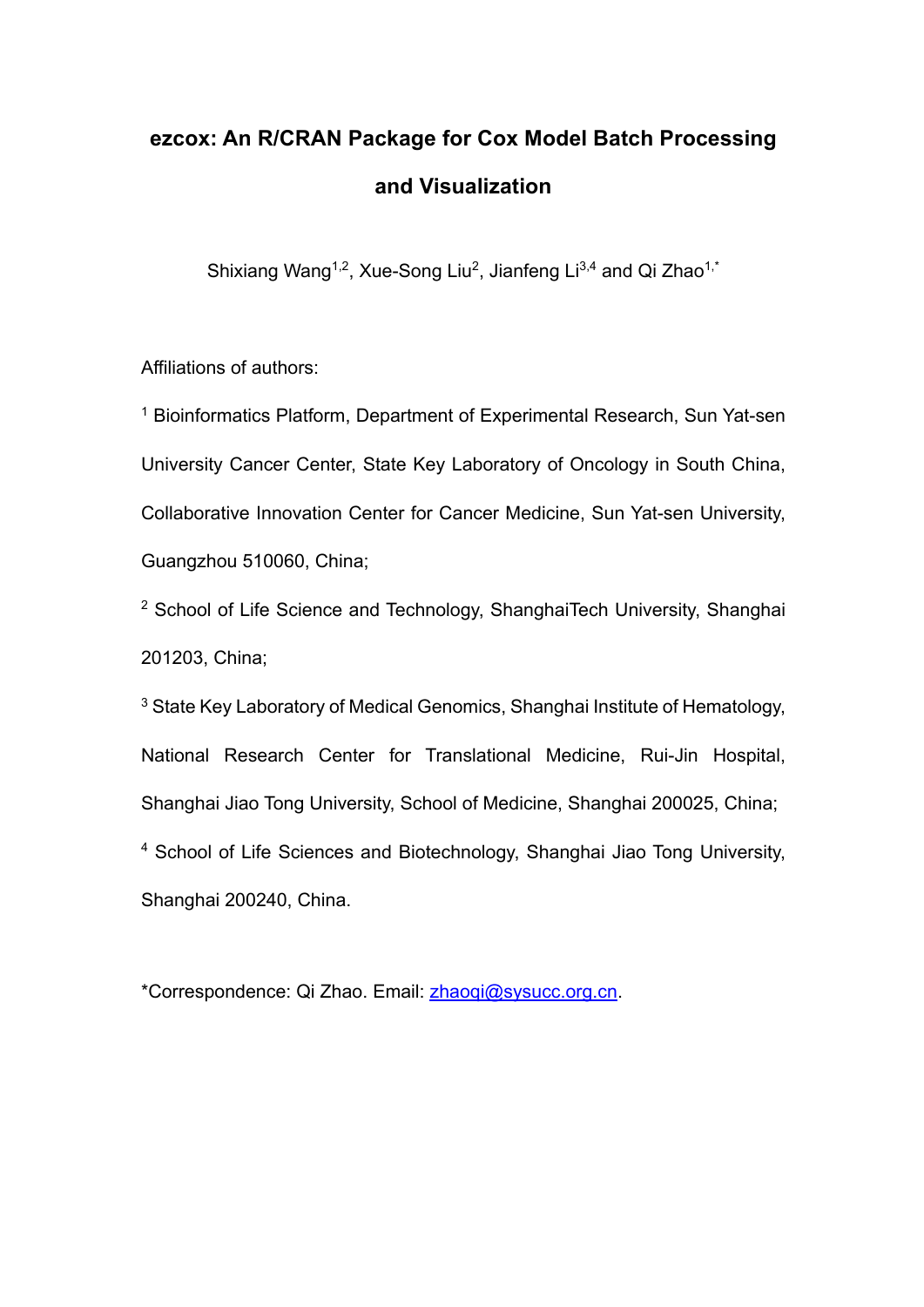## **Abstract**

Cox analysis is a common clinical data analysis technique to link valuable variables to clinical outcomes including dead and relapse. In the omics era, Cox model batch processing is a basic strategy for screening clinically relevant variables, biomarker discovery and gene signature identification. However, all such analyses have been implemented with homebrew code in research community, thus lack of transparency and reproducibility. Here, we present *ezcox*, the first R/CRAN package for Cox model batch processing and visualization. *ezcox* is an open source R package under GPL-3 license and it is free available at https://github.com/ShixiangWang/ezcox and https://cran.rproject.org/package=ezcox.

### **Introduction**

Large cancer research projects (e.g. TCGA[1], CCLE[2], ICGC[3] and PCAWG[3]), curated cancer omics databases (e.g., UCSC Xena[4] and cBioPortal[5]) and individual cancer research groups have generated huge amounts of cancer omics data for enabling unprecedented research opportunities in silico. Cox model analysis[6] is a common clinical data analysis technique to link valuable variables to clinical outcomes including dead and relapse. In the omics era, Cox model batch processing is a basic strategy for screening clinically relevant variables, biomarker discovery and gene signature identification[7]–[9]. However, all such analyses have been implemented with homebrew code in research community, thus lack of transparency and reproducibility. Furthermore, flexible and publication-ready plot for result data from batch processing is generally lacking. *ezcox* is born to address these issues for open science, especially in cancer research areas.

# **Methods and results**

*ezcox* has been developed with R>=3.5 following a modular and robust design of R package. Continuous integration testing with CRAN R package check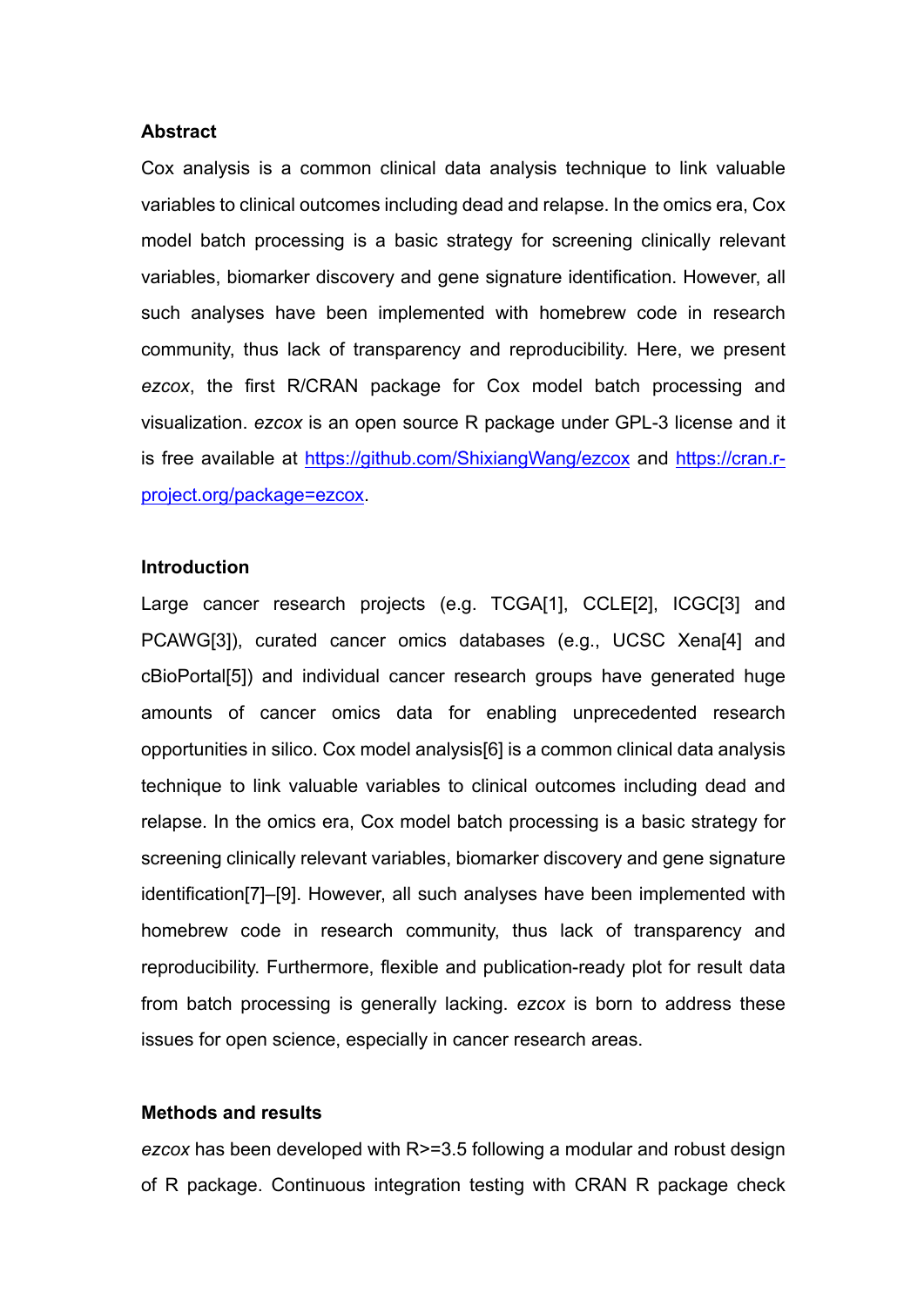standards is done automatically after each code commit to help test functionality and detect program bugs in a timely manner. Instructions on how to install, use *ezcox* are presented in the public GitHub repository (https://github.com/ShixiangWang/ezcox).

The architecture of *ezcox* can be classified into two parts (Fig. 1). The first part contains basic batch processing steps: 1) construct multiple univariable/multivariable Cox models in batch with sequential or parallel execution, then store the models along with key parameters (e.g., hazard ratio and its 95% confidence interval, p value; Fig. 2A) in tidy way; 2) filter result and retrieve corresponding models, e.g., only keep models with statistically significant result; 3) show specified models with forest plot (Fig. 2B-D).



### Fig. 1. The architecture diagram of *ezcox*.

| A |          |            |                                 |              |            |                |        |                 |                 |                 |                  |             |
|---|----------|------------|---------------------------------|--------------|------------|----------------|--------|-----------------|-----------------|-----------------|------------------|-------------|
|   | Variable | is control | contrast level<br>$\Rightarrow$ | ref level ≑  | n contrast | n ref $\doteq$ | beta ÷ | $HR \triangleq$ | lower $95 \div$ | upper $95 \div$ | $p.value \oplus$ | global.pval |
|   | sex      | false      | Male                            | Female       | 138        | 90             | 0.513  | 1.67            | 1.2             | 2.32            | 0.00218          | 0.000857    |
|   | sex      | true       | age                             | age          | 228        | 228            | 0.017  | 1.02            | 0.999           | 1.04            | 0.0646           | 0.000857    |
|   | ph.ecog  | false      |                                 | $\mathbf{0}$ | 113        | 63             | 0.359  | 1.43            | 0.969           | 2.11            | 0.0712           | 0.000551    |
|   | ph.ecog  | false      |                                 | $\theta$     | 50         | 63             | 0.857  | 2.36            | 1.5             | 3.7             | 0.0002           | 0.000551    |
|   | ph.ecog  | false      |                                 | $\mathbf{0}$ |            | 63             | 2.11   | 8.23            | 1.09            | 61.8            | 0.0406           | 0.000551    |
| 6 | ph.ecog  | true       | age                             | age          | 228        | 228            | 0.0108 | 1.01            | 0.992           | 1.03            | 0.251            | 0.000551    |

#### $\overline{B}$ show models(mds)

| Variable<br>И      |                           | <b>Hazard ratio</b>                              |                     | p       |  |  |  |  |  |
|--------------------|---------------------------|--------------------------------------------------|---------------------|---------|--|--|--|--|--|
|                    | $Surv \sim ph.ecog + age$ |                                                  |                     |         |  |  |  |  |  |
| ph.ecog 0          | 63                        |                                                  | Reference           |         |  |  |  |  |  |
|                    | 1 1 1 3                   |                                                  | 1.43 (0.97, 2.11)   | 0.071   |  |  |  |  |  |
|                    | 2 50                      | بی ہ                                             | 2.36 (1.50, 3.70)   | < 0.001 |  |  |  |  |  |
|                    | 3<br>1                    |                                                  | 8.23 (1.09, 61.85)  | 0.041   |  |  |  |  |  |
| age                | 227                       |                                                  | 1.01 (0.99, 1.03)   | 0.251   |  |  |  |  |  |
| $Surv$ ~ sex + age |                           |                                                  |                     |         |  |  |  |  |  |
| sex                | 228                       |                                                  | $0.60$ (0.43, 0.83) | 0.002   |  |  |  |  |  |
| age                | 228                       |                                                  | 1.02 (1.00, 1.04)   | 0.065   |  |  |  |  |  |
|                    |                           | $0 - 0$ $0 - 0.00$ $0.0$<br>$\sim$ $\sim$ $\sim$ |                     |         |  |  |  |  |  |

#### $\mathbf c$ ow\_models(mds, model\_names = paste0("Model", 1:2))

D

| p       |                    | <b>Hazard</b> ratio | N       | Variable     |  |  |  |  |
|---------|--------------------|---------------------|---------|--------------|--|--|--|--|
| Model 1 |                    |                     |         |              |  |  |  |  |
| 0.002   | 0.60(0.43, 0.83)   |                     | 228     | sex          |  |  |  |  |
| 0.065   | 1.02 (1.00, 1.04)  |                     | 228     | age          |  |  |  |  |
| Model 2 |                    |                     |         |              |  |  |  |  |
|         | Reference          |                     |         | ph.ecog 0 63 |  |  |  |  |
| 0.071   | 1.43 (0.97, 2.11)  |                     | 1 1 1 3 |              |  |  |  |  |
| < 0.001 | 2.36 (1.50, 3.70)  |                     | 2 50    |              |  |  |  |  |
| 0.041   | 8.23 (1.09, 61.85) |                     | 3<br>1  |              |  |  |  |  |
| 0.251   | 1.01 (0.99, 1.03)  |                     | 227     | age          |  |  |  |  |

#### N Hazard ratio Variable  $\mathsf{p}$  $228$  $0.60(0.43, 0.83)$  $0.002$ sex  $ph.ecog 0 63$ 1 1 1 3  $1.43(0.97, 2.11)$  $0.071$  $2 50$  $2.36(1.50, 3.70)$  $<0.001$  $3 - 1$ 8.23 (1.09, 61.85) 0.041

ds.merge\_models=TRUE.drop\_contr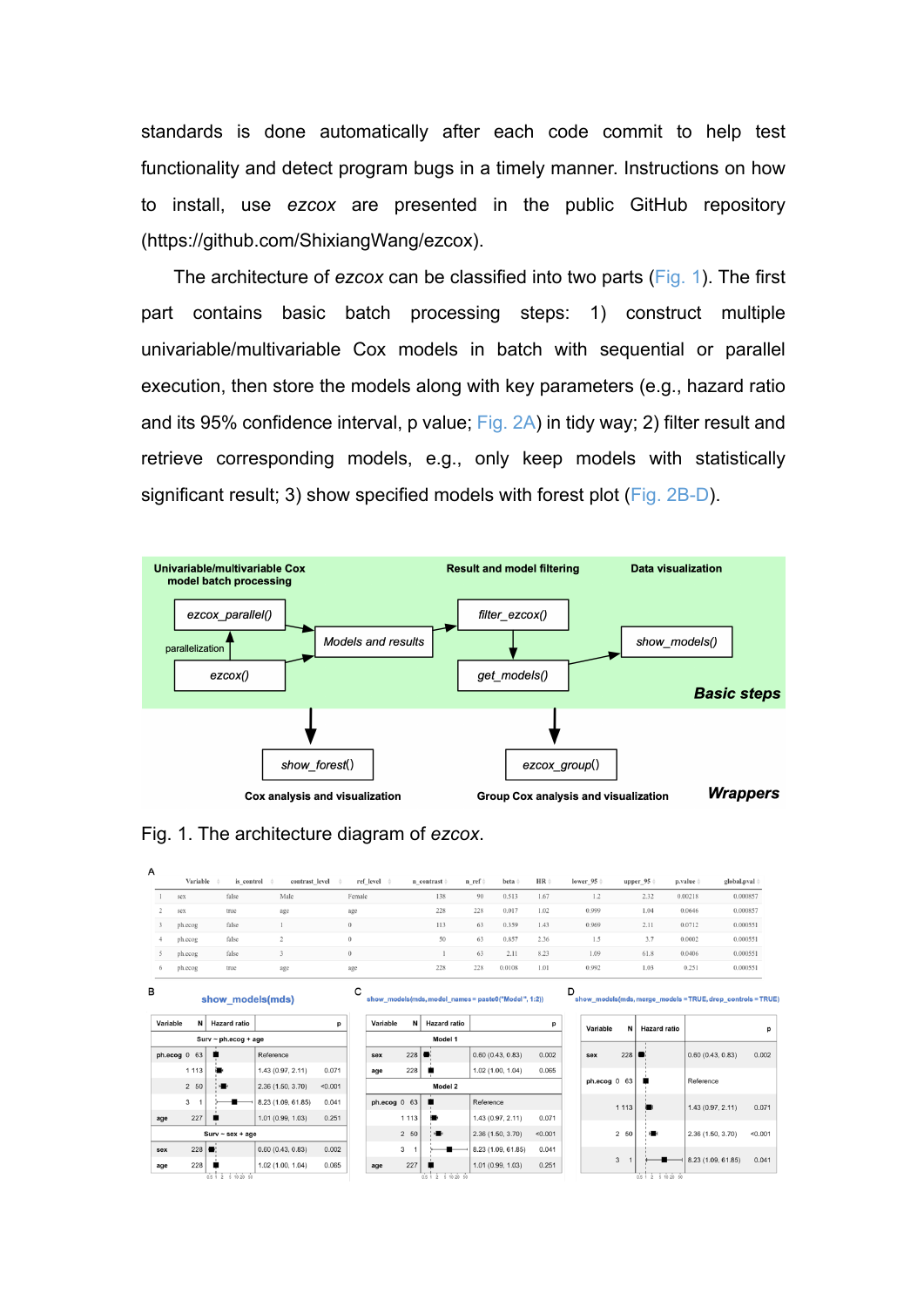Fig. 2. Result data and forest plot generated by *ezcox*. Two multivariable Cox models are constructed, processed and visualized by *ezcox* with dataset "lung" from R package *survival* and command ezcox(lung, covariates = c("sex", "ph.ecog"), controls = "age", return\_models=TRUE). (A) Tidy results from two models. Flexible forest plot to show the same model results with (B) default parameters, (C) modified model names and (D) selected variables (keep only the focal variables and drop control ones).

Based on the first part, we go further define two wrappers for quick data analysis. The first wrapper "*show\_forest"* encapsulates functions in the first part to provide an end-to-end feature that users can generate final result plot from input data in just one command. In practical use, we found sometimes it is pretty common to explore one variable with Cox analysis in different groups. The second wrapper "*ezcox\_group*" is designed to accomplish the task. It splits the data with groups and performs Cox analysis in each group. Data and models from all groups are combined and the result is also shown with forest plot (Fig. 3).

| Group      |                | N            | <b>Hazard ratio</b>                   |                    | р       |
|------------|----------------|--------------|---------------------------------------|--------------------|---------|
| <b>ALL</b> | $\Omega$       | 63           |                                       | Reference          |         |
|            | 1              | 113          |                                       | 1.43 (0.97, 2.11)  | 0.071   |
|            | 2              | 50           |                                       | 2.36 (1.50, 3.70)  | < 0.001 |
|            | 3              | 1            |                                       | 8.23 (1.09, 61.85) | 0.041   |
| Female     | $\Omega$       | 27           |                                       | Reference          |         |
|            | 1              | 42           |                                       | 1.55(0.73, 3.32)   | 0.258   |
|            | $\overline{2}$ | 21           |                                       | 4.09 (1.62, 10.35) | 0.003   |
|            | 3              | $\Omega$     |                                       |                    |         |
| Male       | $\Omega$       | 36           |                                       | Reference          |         |
|            | 1              | 71           |                                       | 1.42 (0.90, 2.26)  | 0.134   |
|            | $\overline{2}$ | 29           |                                       | 2.24 (1.32, 3.81)  | 0.003   |
|            | 3              | $\mathbf{1}$ |                                       | 5.86 (0.77, 44.71) | 0.088   |
|            |                |              | $\overline{2}$<br>5<br>20<br>50<br>10 |                    |         |

Multivariable analysis for variable ph.ecog<br>with age controlled

Fig. 3. A showcase of group Cox analysis result. The models are constructed, processed and visualized by *ezcox* with dataset "lung" from R package *survival* and command ezcox group(lung, grp var = "sex", covariate = "ph.ecog", controls = "age", add all =  $TRUE$ ). This forest plot shows how the variable "ph.ecog" affect patients' survival with age controlled in difference sex groups.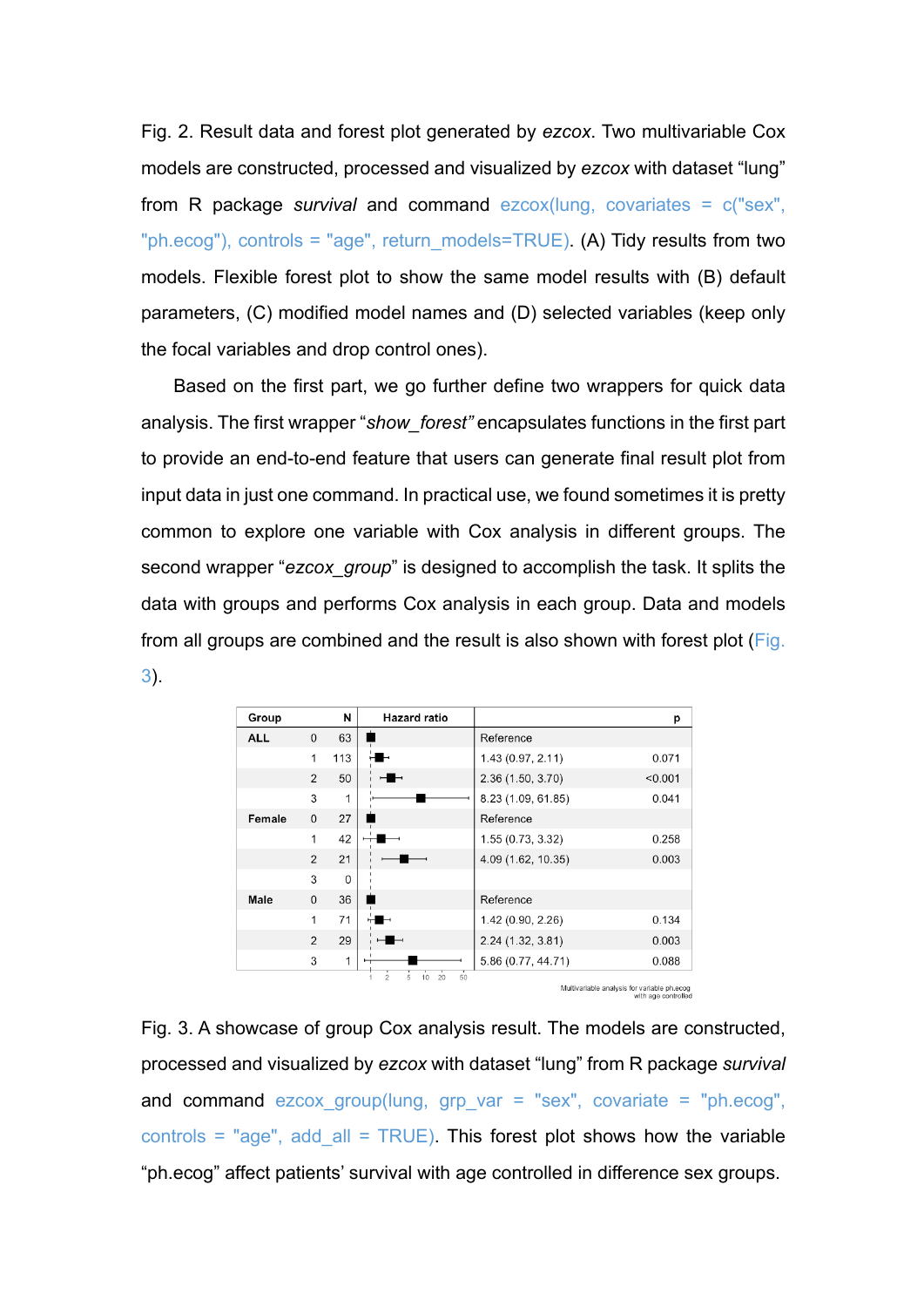Molecular profile including mRNA expression, miRNA expression, transcript expression, protein expression, mutation status, methylation status, promoter activity, etc. are all suitable for *ezcox*. To illustrate how to use core features of *ezcox* for omics data, we provided a more practical vignette at https://shixiangwang.github.io/ezcox-adv-usage/ to show how to analyze mRNA expression of a gene list containing oncogenes and tumor suppressors in TCGA.

# **Conclusion**

Here, we present *ezcox*, the first R package for Cox model batch processing and visualization. Since its release, *ezcox* has been downloaded for more than **14,000** times (according to the API for CRAN package download counts, from the RStudio CRAN mirror, https://cranlogs.r-pkg.org/) and utilized in multiple published cancer studies[10]–[13] around the world. We believe that *ezcox* could effectively promote the practical use of disease (e.g., cancer) related omics data and boost clinically relevant gene signature identification and biomarker discovery.

# **Availability and implementation**

*ezcox* is an open source R package under GPL-3 license and its source code is hosted on https://github.com/ShixiangWang/ezcox. The stable release of ezcox is freely available at CRAN (https://cran.r-project.org/package=ezcox) and Conda forge channel (https://anaconda.org/conda-forge/r-ezcox). A ready web application hosted on Hiplot platform is available at https://hiplot.com.cn/basic/ezcox for users with little programming experience.

*Conflict of Interest*: none declared.